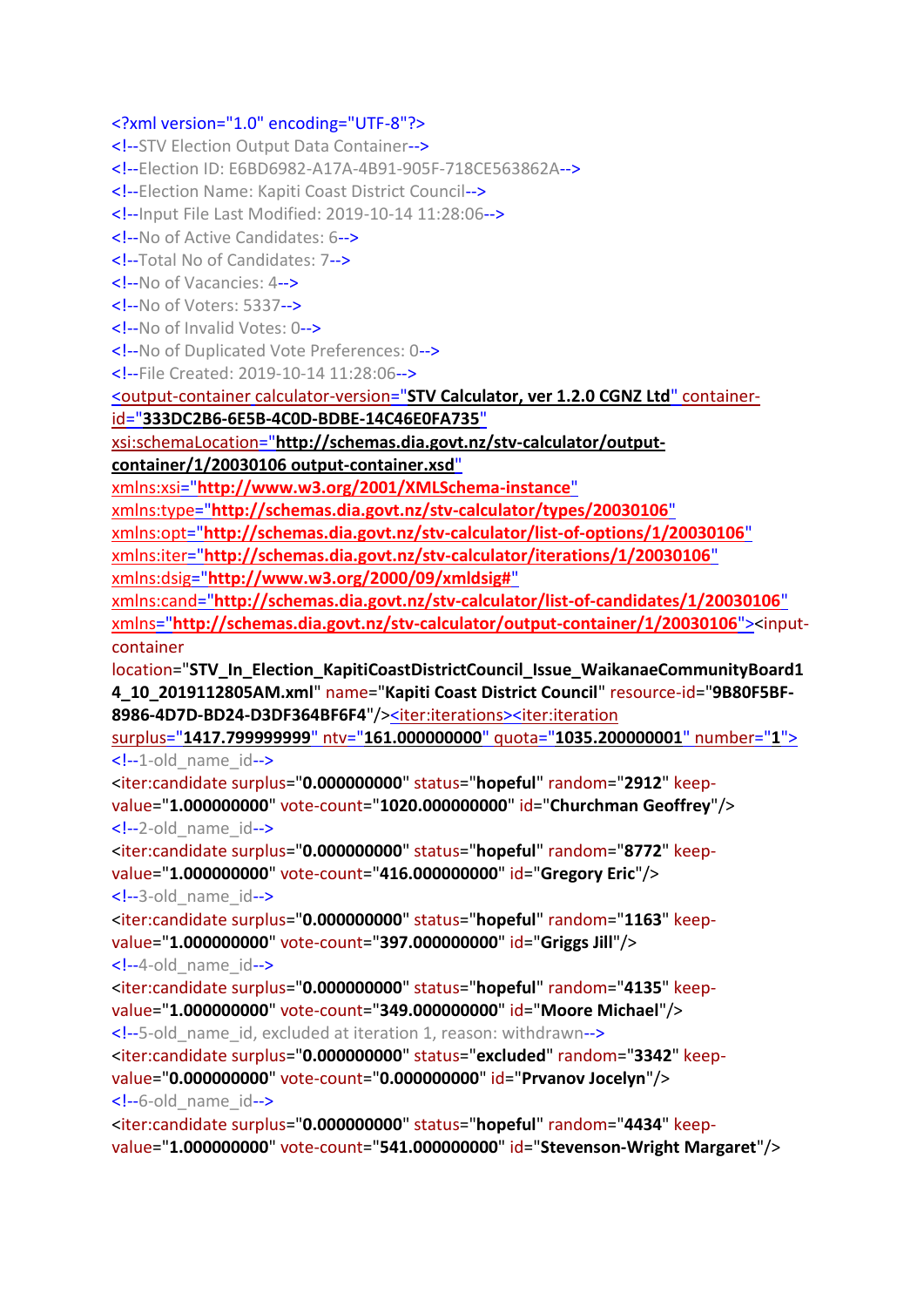<!--7-old\_name\_id, elected at iteration 1, reason: Candidate received 2453.000000000 votes and quota was 1035.200000001-->

<iter:candidate surplus="**1417.799999999**" status="**elected**" random="**9494**" keepvalue="**1.000000000**" vote-count="**2453.000000000**" id="**Westbury** 

**James**"/></iter:iteration><iter:iteration surplus="**[488.110330873](file:///C:/Program%20Files%20(x86)/STVCalculator/STVR/STV_Result_Election_KapitiCoastDistrictCouncil_Issue_WaikanaeCommunityBoard14_10_2019112805AM_N.xml)**" ntv="**471.378556643**" quota="**[973.124288672](file:///C:/Program%20Files%20(x86)/STVCalculator/STVR/STV_Result_Election_KapitiCoastDistrictCouncil_Issue_WaikanaeCommunityBoard14_10_2019112805AM_N.xml)**" number="**2**">

<!--1-old\_name\_id, elected at iteration 2, reason: Candidate received 1399.158907184 votes and quota was 973.124288672-->

<iter:candidate surplus="**426.034618512**" status="**elected**" random="**7088**" keepvalue="**1.000000000**" vote-count="**1399.158907184**" id="**Churchman Geoffrey**"/>  $\leq$  --2-old name  $id$ -->

<iter:candidate surplus="**0.000000000**" status="**hopeful**" random="**1228**" keepvalue="**1.000000000**" vote-count="**588.817855561**" id="**Gregory Eric**"/> <!--3-old\_name\_id-->

<iter:candidate surplus="**0.000000000**" status="**hopeful**" random="**8837**" keepvalue="**1.000000000**" vote-count="**594.093273399**" id="**Griggs Jill**"/>  $\leq$  --4-old name  $id$ -->

<iter:candidate surplus="**0.000000000**" status="**hopeful**" random="**5865**" keepvalue="**1.000000000**" vote-count="**491.184590194**" id="**Moore Michael**"/>

<!--5-old\_name\_id, excluded at iteration 1, reason: withdrawn-->

<iter:candidate surplus="**0.000000000**" status="**excluded**" random="**6658**" keepvalue="**0.000000000**" vote-count="**0.000000000**" id="**Prvanov Jocelyn**"/>  $\leq$  --6-old name  $id$ -->

<iter:candidate surplus="**0.000000000**" status="**hopeful**" random="**5566**" keepvalue="**1.000000000**" vote-count="**757.166815986**" id="**Stevenson-Wright Margaret**"/> <!--7-old\_name\_id, elected at iteration 1, reason: Candidate received 2453.000000000

votes and quota was 1035.200000001-->

<iter:candidate surplus="**62.075712361**" status="**elected**" random="**506**" keepvalue="**0.422013861**" vote-count="**1035.200001033**" id="**Westbury** 

**James**"/></iter:iteration><iter:iteration surplus="**84.271155571**" ntv="**[554.743746033](file:///C:/Program%20Files%20(x86)/STVCalculator/STVR/STV_Result_Election_KapitiCoastDistrictCouncil_Issue_WaikanaeCommunityBoard14_10_2019112805AM_N.xml)**" quota="**[956.451250794](file:///C:/Program%20Files%20(x86)/STVCalculator/STVR/STV_Result_Election_KapitiCoastDistrictCouncil_Issue_WaikanaeCommunityBoard14_10_2019112805AM_N.xml)**" number="**3**">

<!--1-old\_name\_id, elected at iteration 2, reason: Candidate received 1399.158907184 votes and quota was 973.124288672-->

<iter:candidate surplus="**28.218977842**" status="**elected**" random="**2912**" keepvalue="**0.695506625**" vote-count="**984.670228636**" id="**Churchman Geoffrey**"/>  $\leq$  --2-old name  $id$ -->

<iter:candidate surplus="**0.000000000**" status="**hopeful**" random="**8772**" keepvalue="**1.000000000**" vote-count="**666.110085607**" id="**Gregory Eric**"/> <!--3-old\_name\_id-->

<iter:candidate surplus="**0.000000000**" status="**hopeful**" random="**1163**" keepvalue="**1.000000000**" vote-count="**700.990037227**" id="**Griggs Jill**"/>

<!--4-old\_name\_id, excluded at iteration 3, reason: Candidate received the lowest vote count 562.402294627, less than the second lowest by more than total surplus (84.271155571), second lowest (Gregory Eric) received 666.110085607 votes--> <iter:candidate surplus="**0.000000000**" status="**excluded**" random="**4135**" keepvalue="**0.000000000**" vote-count="**562.402294627**" id="**Moore Michael**"/> <!--5-old\_name\_id, excluded at iteration 1, reason: withdrawn-->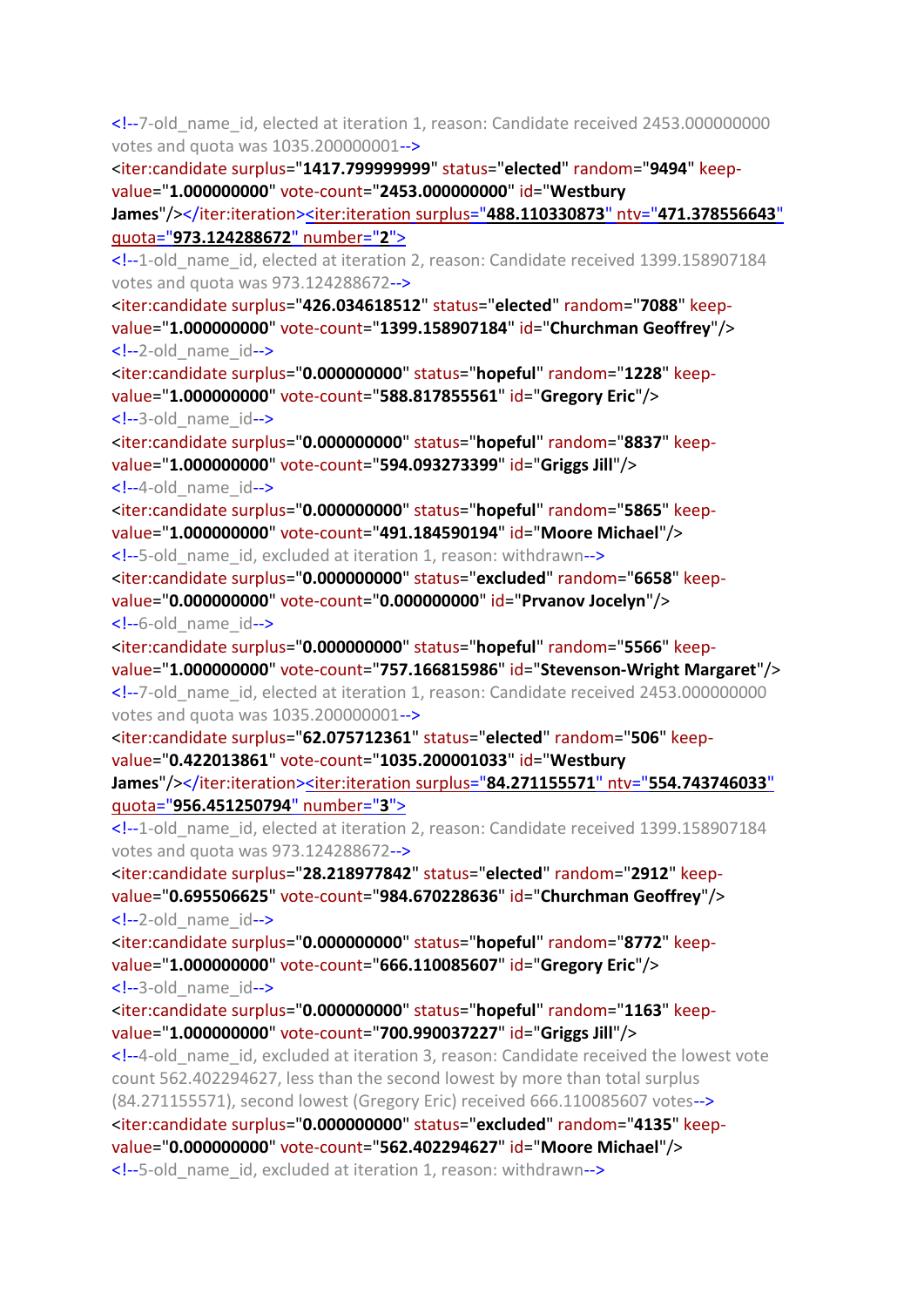<iter:candidate surplus="**0.000000000**" status="**excluded**" random="**3342**" keepvalue="**0.000000000**" vote-count="**0.000000000**" id="**Prvanov Jocelyn**"/>  $\leq$  --6-old name  $id$ -->

<iter:candidate surplus="**0.000000000**" status="**hopeful**" random="**4434**" keepvalue="**1.000000000**" vote-count="**855.580179347**" id="**Stevenson-Wright Margaret**"/> <!--7-old\_name\_id, elected at iteration 1, reason: Candidate received 2453.000000000 votes and quota was 1035.200000001-->

<iter:candidate surplus="**56.052177729**" status="**elected**" random="**9494**" keepvalue="**0.396707823**" vote-count="**1012.503428523**" id="**Westbury** 

**James**"/></iter:iteration><iter:iteration surplus="**[254.542207317](file:///C:/Program%20Files%20(x86)/STVCalculator/STVR/STV_Result_Election_KapitiCoastDistrictCouncil_Issue_WaikanaeCommunityBoard14_10_2019112805AM_N.xml)**" ntv="**710.920091605**" quota="**[925.215981680](file:///C:/Program%20Files%20(x86)/STVCalculator/STVR/STV_Result_Election_KapitiCoastDistrictCouncil_Issue_WaikanaeCommunityBoard14_10_2019112805AM_N.xml)**" number="**4**">

<!--1-old\_name\_id, elected at iteration 2, reason: Candidate received 1399.158907184 votes and quota was 973.124288672-->

<iter:candidate surplus="**121.375306026**" status="**elected**" random="**7088**" keepvalue="**0.675574586**" vote-count="**1046.591287706**" id="**Churchman Geoffrey**"/> <!--2-old\_name\_id-->

<iter:candidate surplus="**0.000000000**" status="**hopeful**" random="**1228**" keepvalue="**1.000000000**" vote-count="**732.312547127**" id="**Gregory Eric**"/> <!--3-old\_name\_id-->

<iter:candidate surplus="**0.000000000**" status="**hopeful**" random="**8837**" keepvalue="**1.000000000**" vote-count="**863.577208911**" id="**Griggs Jill**"/>

<!--4-old\_name\_id, excluded at iteration 3, reason: Candidate received the lowest vote count 562.402294627, less than the second lowest by more than total surplus (84.271155571), second lowest (Gregory Eric) received 666.110085607 votes-->

<iter:candidate surplus="**0.000000000**" status="**excluded**" random="**5865**" keepvalue="**0.000000000**" vote-count="**0.000000000**" id="**Moore Michael**"/>

<!--5-old\_name\_id, excluded at iteration 1, reason: withdrawn-->

<iter:candidate surplus="**0.000000000**" status="**excluded**" random="**6658**" keepvalue="**0.000000000**" vote-count="**0.000000000**" id="**Prvanov Jocelyn**"/>

<!--6-old\_name\_id, elected at iteration 4, reason: Candidate received 985.564524553 votes and quota was 925.215981680-->

<iter:candidate surplus="**60.348542873**" status="**elected**" random="**5566**" keepvalue="**1.000000000**" vote-count="**985.564524553**" id="**Stevenson-Wright Margaret**"/> <!--7-old\_name\_id, elected at iteration 1, reason: Candidate received 2453.000000000 votes and quota was 1035.200000001-->

<iter:candidate surplus="**72.818358418**" status="**elected**" random="**506**" keepvalue="**0.374746083**" vote-count="**998.034340098**" id="**Westbury** 

**James**"/></iter:iteration><iter:iteration surplus="**[139.370914186](file:///C:/Program%20Files%20(x86)/STVCalculator/STVR/STV_Result_Election_KapitiCoastDistrictCouncil_Issue_WaikanaeCommunityBoard14_10_2019112805AM_N.xml)**" ntv="**784.014831064**" quota="**[910.597033788](file:///C:/Program%20Files%20(x86)/STVCalculator/STVR/STV_Result_Election_KapitiCoastDistrictCouncil_Issue_WaikanaeCommunityBoard14_10_2019112805AM_N.xml)**" number="**5**">

<!--1-old\_name\_id, elected at iteration 2, reason: Candidate received 1399.158907184 votes and quota was 973.124288672-->

<iter:candidate surplus="**36.171062112**" status="**elected**" random="**2912**" keepvalue="**0.597226837**" vote-count="**946.768095900**" id="**Churchman Geoffrey**"/> <!--2-old\_name\_id, excluded at iteration 5, reason: All available seats were filled--> <iter:candidate surplus="**0.000000000**" status="**excluded**" random="**8772**" keepvalue="**0.000000000**" vote-count="**771.226119598**" id="**Gregory Eric**"/>